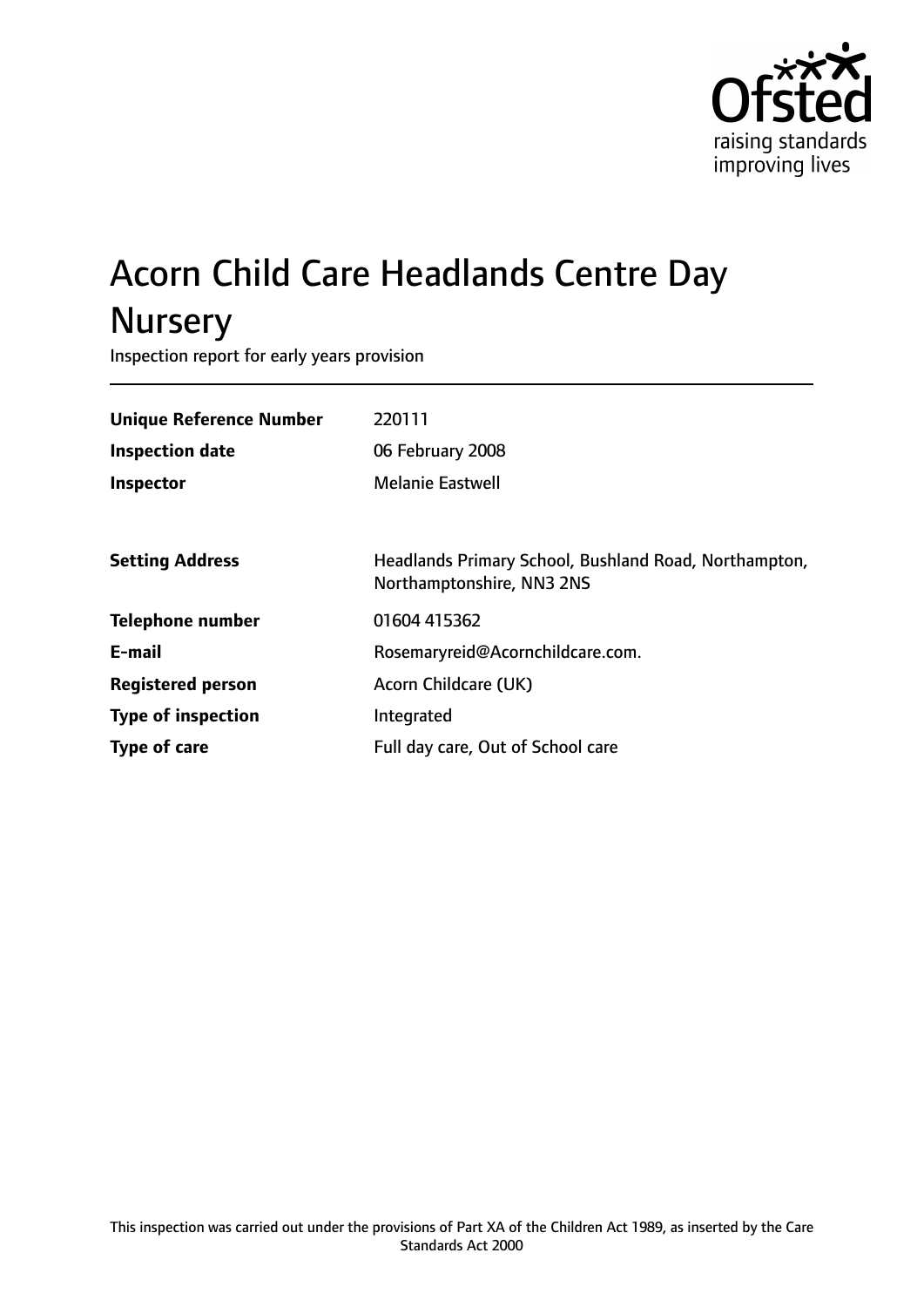#### **ABOUT THIS INSPECTION**

The purpose of this inspection is to assure government, parents and the public of the quality of childcare and, if applicable, of nursery education. The inspection was carried out under Part XA Children Act 1989 asintroduced by the Care Standards Act 2000 and, where nursery education is provided, under Schedule 26 of the School Standards and Framework Act 1998.

This report details the main strengths and any areas for improvement identified during the inspection. The judgements included in the report are made in relation to the outcomes for children set out in the Children Act 2004; the National Standards for under 8s day care and childminding; and, where nursery education is provided, the *Curriculum guidance for the foundation stage.*

The report includes information on any complaints about the childcare provision which Ofsted has received since the last inspection or registration or 1 April 2004 whichever is the later.

#### **The key inspection judgements and what they mean**

*Outstanding: this aspect of the provision is of exceptionally high quality Good: this aspect of the provision is strong Satisfactory: this aspect of the provision is sound Inadequate: this aspect of the provision is not good enough*

For more information about early years inspections, please see the booklet *Are you ready for your inspection?* which is available from Ofsted's website: *www.ofsted.gov.uk.*

# **THE QUALITY AND STANDARDS OF THE CARE AND NURSERY EDUCATION**

On the basis of the evidence collected on this inspection:

The quality and standards of the care are good. The registered person meets the National Standards for under 8s day care and childminding.

The quality and standards of the nursery education are outstanding.

#### **WHAT SORT OF SETTING IS IT?**

Acorn Childcare is a registered charitable trust which was established in 1992. The Headlands

Centre Day Nursery is situated on the campus of Headlands School in Northampton. It provides a variety of full and sessional day care and out of school care for children attending the school. A maximum of 130 children may attend the setting at any one time. The nursery is open each weekday from 08:00 to 18:00 for 51 weeks of the year. All children share access to a secure enclosed outdoor play area. There are currently 109 children under eight years on roll. Of these, 22 children receive funding for early education. Children come from the local and surrounding areas. The nursery currently supports a number of children with learning difficulties or disabilities and also supports a number of children who speak English as an additional language. The nursery employs 30 members of staff. Of these, 23 hold appropriate early years qualifications and seven are working towards a qualification.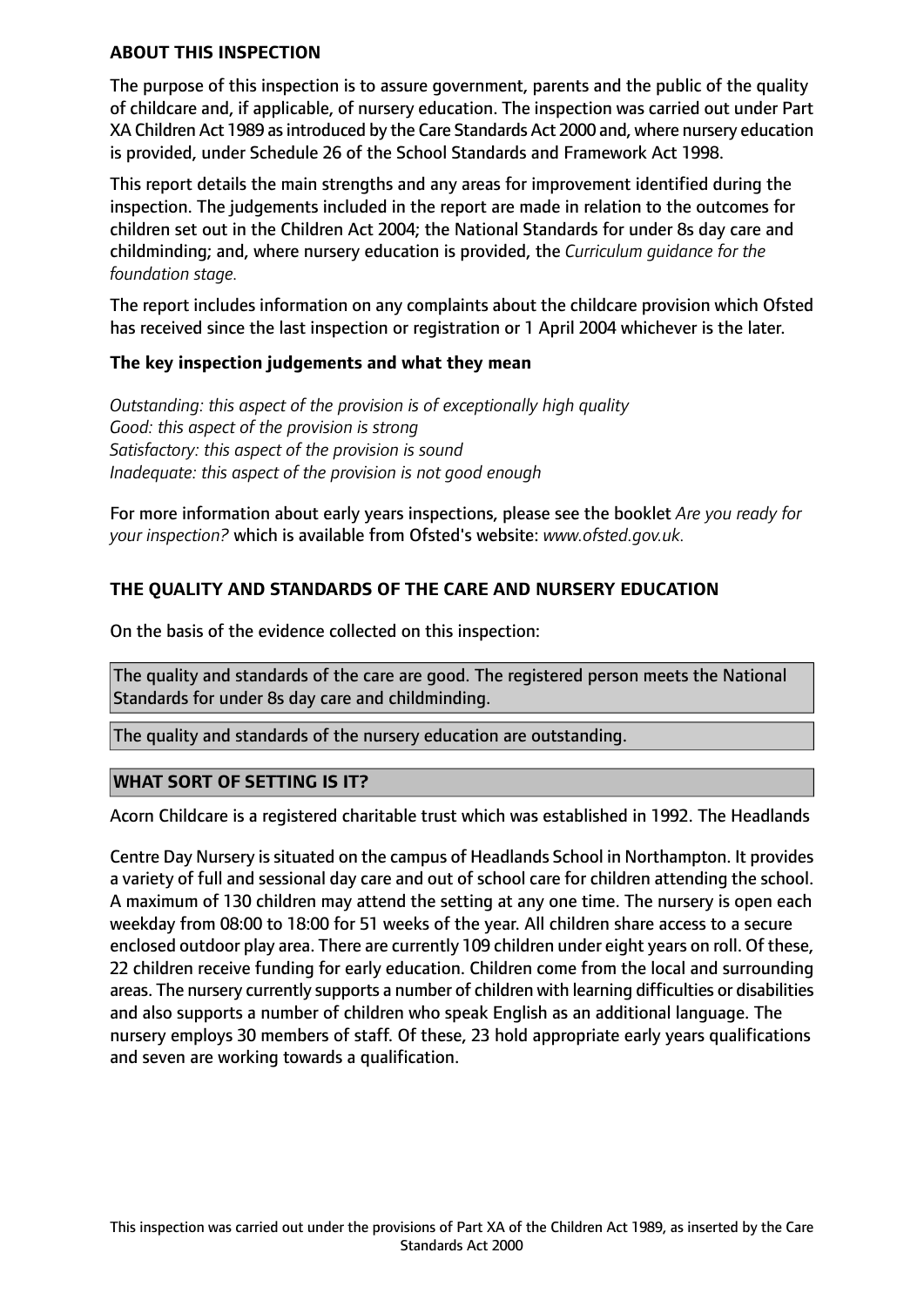#### **Helping children to be healthy**

The provision is good.

Children's continued good health is promoted because staff follow generally effective procedures for maintaining a healthy environment. For example, they clean tables with antibacterial spray before children sit down to eat, gloves are worn by the staff to serve meals and during a food tasting activity and a 'no outdoor shoe' policy is in place in the baby room. The changing areas and toilets in the baby and toddler rooms are well maintained to a high standard of hygiene. Staff have access to gloves and aprons, the changing mats are clean and dry and there are effective methods for the disposal of nappies. However, the pre school children's bathroom is not always checked to ensure that children are managing hygiene effectively which has an impact on safety and raises the risk of cross-infection. Babies' feeds are clearly labelled and are stored appropriately, procedures for making up babies' feeds are clearly displayed for the staff and children who have specific dietary requirements are managed well. Children who have accidents are managed effectively because most of the staff hold current first aid certificates and well-stocked first aid kits are available in each of the nursery rooms. Accident and medication records are kept, signed by parents and daily environmental health checks are completed throughout the building at the beginning and end of the day. This contributes to a healthy environment for all children.

Children's physical skills are developing well. They enjoy daily opportunities to play outside in the garden and enjoy using a wide variety of equipment that promotes skills such as pedalling, climbing, steering and balancing. Children benefit from the ongoing development of the garden to make a complete sensory experience. They enjoy watching the mobiles and sparkly items that glitter and spin in the sun, the items they can spin and bang to make different noises and the digging and growing area. Children enjoy the involvement from the staff during their outside play. For example, they talk to them about itemsthey find, they suggest a throwing and catching game and act as 'traffic lights' for the children on bikes. Inside, children have access to a wide range of play materials that develop their hand and eye co-ordination and fine skills. Regular music and movement sessions are held in the school hall. Children learn to listen to music and co-ordinate their movements according to how they hear the music. Staff become fully involved in order to promote children's confidence and to demonstrate how to move in different ways. Their hand and eye coordination and balancing skills are encouraged by using bean bags to hold on their head and shoulder and throwing them into the air and trying to catch them. They use scissors and threading items and manipulate construction materials and puzzle pieces. Babies and toddlers use appropriate equipment for their ages to be able to climb over and under. They are encouraged to explore their environment and are provided with a good range of resources that promote curiosity and sensory experiences. These include musical instruments, sealed bottles with coloured water and glitter and treasure baskets. Babies benefit from the thoughtful way the room is set out. They explore monochrome and brightly coloured areas and participate in music and signing sessions. Children who sleep are carefully monitored. The sleep areas are incorporated into the main room and regular checks are made and recorded. Each child has a suitable cot or bed with individual bed linen that is changed and laundered regularly. They benefit from the staff's very gentle and sensitive manner when they wake up. For example, they are given a cuddle and reintroduced to the toys and play area in a gentle, calm way.

Children are well nourished. They enjoy freshly prepared, nutritious meals and snacks. The setting employs a cook who is fully briefed on children's individual dietary requirements and these are managed effectively. Babies' feeds are thoroughly discussed with their parents to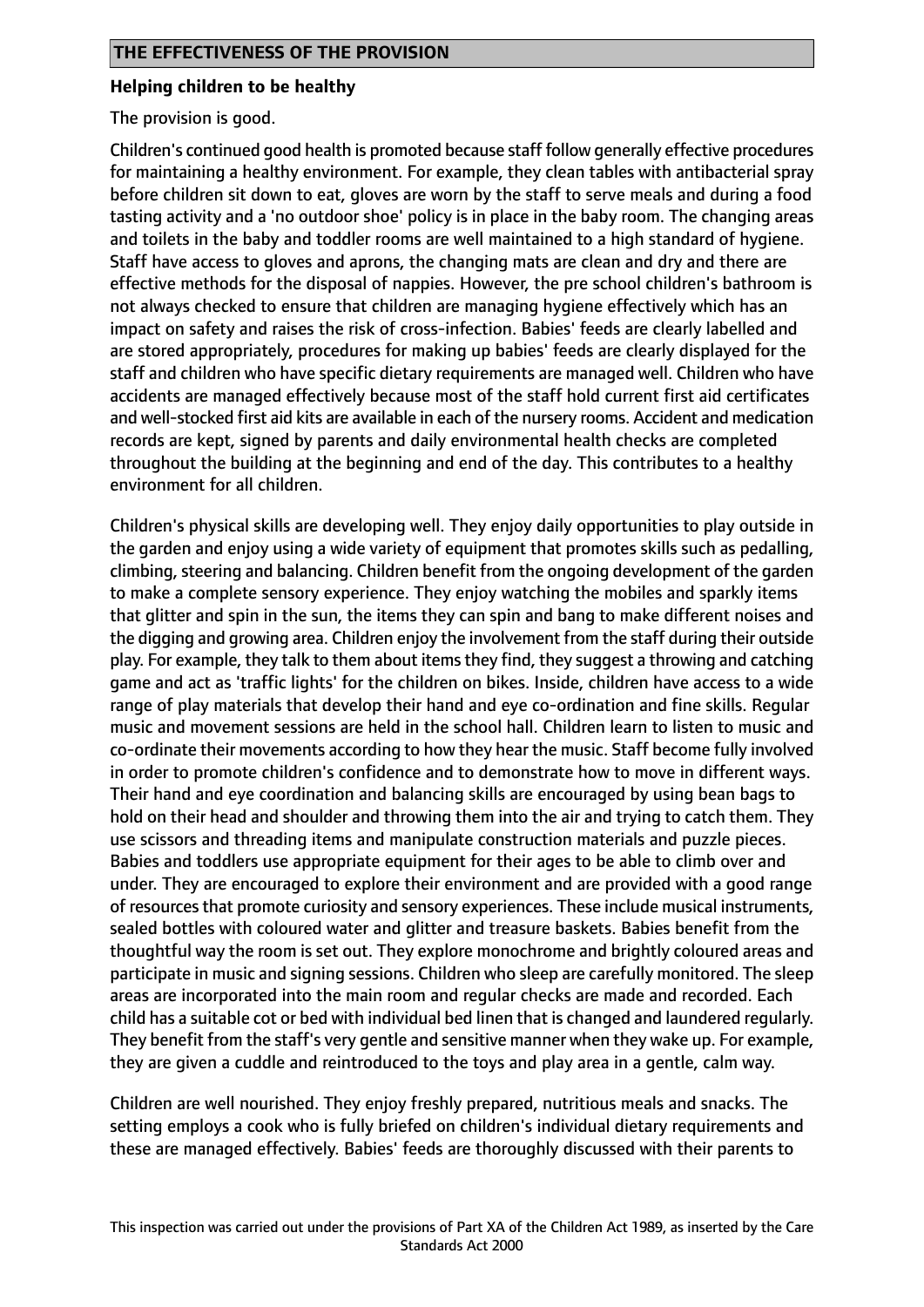ensure that weaning and introducing new tastes and textures work consistently alongside current guidelines. Children sit together to eat and can have more if they wish. Mealtimes are social occasions where everyone is encouraged talk together. The staff sit with the children and encourage good manners and the use of cutlery. Older children develop an awareness of healthy eating through activities such as tasting a variety of fruit and vegetables. Children do not become thirsty because they have access to drinks throughout the session. Babies' feeds and drinks are given according to individual patterns, toddlers have access to individual sports bottles and pre school children can help themselves to a drink from a covered jug whenever they wish.

# **Protecting children from harm or neglect and helping them stay safe**

The provision is good.

Children's safety is given high priority by the staff who take active steps to maintain a safe environment. The premises are secure and a door entry system is in place that has an intercom and door release system. All parents and visitors are greeted and visitors sign the record book. Parents sign their own children in and out and an attendance register is kept in each group room. Children stay safe inside the setting because each area has a gate to prevent children moving out of the area for their age range which the staff are vigilant in closing behind them when moving around the building. Children can therefore explore the area and toddlers grow in confidence to find out about the activities taking place in the corridor such as art and craft, sand and water play. Children benefit from the staff's good understanding of risks and staff are proactive to minimise hazards. For example, any sand or water spilt from the trays is promptly cleaned up to prevent accidents. Regular emergency evacuation drills are carried out and the older children are aware of the procedures to follow in the event of a fire. Children's learning and development is promoted through the good range of play materials, resources and equipment available which is safe and suitable. Children enjoy using a variety of play materials that cover all areas of development and that they can choose themselves. They begin to learn to respect and care for toys and to maintain a safe environment for everyone because they enthusiastically help to tidy away when they have finished their activity.

Children's welfare is safeguarded because all staff understand the written procedure for safeguarding children and their responsibility to record and report any child protection concerns and to maintain confidentiality. All staff undergo some training in safeguarding children when they commence employment at the setting and the required documentation is in place.

# **Helping children achieve well and enjoy what they do**

The provision is outstanding.

Children enjoy attending and thoroughly enjoy the excellent range of activities and highly positive interaction from the staff who effectively take account of their individual needs and interests. Babies have a bright and spacious area to explore and the staff provide them with experiences that promote social skills and curiosity. For example, they play a range of musical instruments. The babies enthusiastically bash the drum, bounce up and down and laugh at the noise it makes. During a music and signing session babies show wonder at the music that is played and the chiffon scarves that are used to gently cover their faces during a rainbow song. Toddlers also enjoy a bright and spacious environment. They are encouraged to leave the room and explore the art and craft and messy activities set up in the corridor which develops their confidence skills. In this area the children are able to select from a variety of papers, glitter, collage and glue to create pictures. Children benefit from the support of the staff who carefully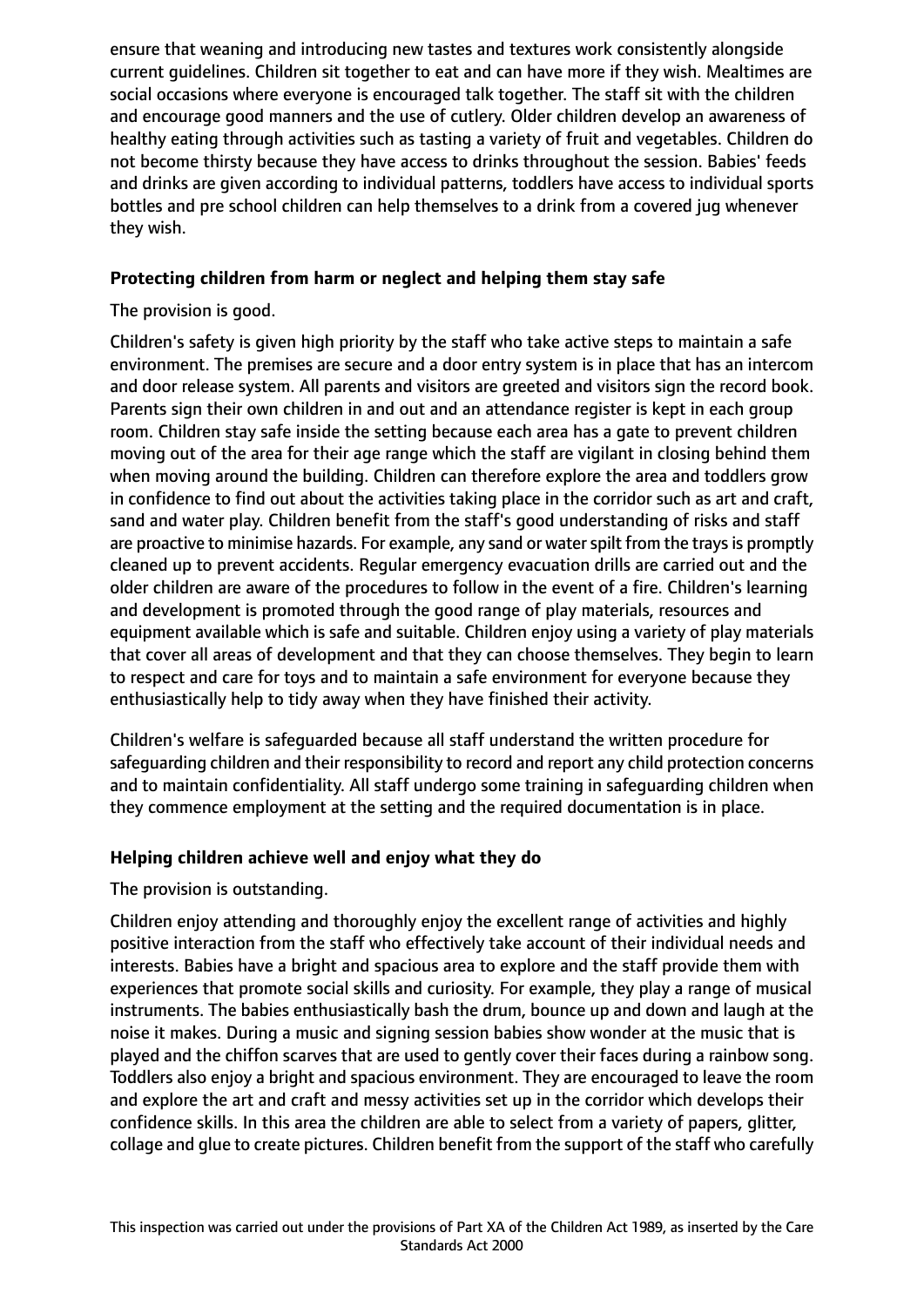supervise this area. The highly positive interaction ensures that learning experiences are maximised and children's self-esteem and confidence is promoted.

Staff are skilled at engaging children all the time and involve a small group in looking at pictures on the wall while waiting for the others to join them by asking questions such as 'Who can show me a green crocodile?' to which the children respond enthusiastically. Children show curiosity. They use a wide tube attached to a small fence, roll cars down and wait for them to appear at the other end. They jump and giggle when the cars come out. Children decide to position a box to let the cars fall into. Two children work together to ensure the box is positioned correctly and clap when the cars land in the box. The staff fully understand the 'Birth to three matters' framework and successfully implement this with younger children. Detailed plans of activities are in place and these plans are directly linked to and led by the children's interests. Key workers record regular observations for each child that are referred to when the planning is being completed. Displays of photographs are in place showing children engaged in activities with a caption detailing what they are doing and how this links with the 'Birth to three matters' framework. All the staff in the baby and toddler rooms are involved in the planning and they often take responsibility for one area each week. The planning is evaluated and reviewed to ensure that all children are considered and that their interests are promoted and extended in the future plans. Staff use their skills to ensure the activities are meaningful to children. For example, real experiences such as visiting the shops or the doctors surgery are planned into the children's day using appropriate props and resources to allow children to act out their experience. Children relish the outdoor play opportunities. They use the space imaginatively, ride bikes and splash in puddles. They are able to access spades to dig in compost trays and use magnifying glasses to look closely at items they find such as leaves and stones. Older children who attend the out of school facility at the setting are provided with a good range of activities from which they select themselves. They can choose to take part in art and craft or baking activities which are provided each day.

# Nursery Education

Children are very keen to learn and enjoy their chosen activities immensely. They are interested in their activities because they choose them themselves and they receive positive interaction from the staff who ask them questions about what they are doing and extend their vocabulary. Their confidence is promoted because the staff support them to try new experiences through discussion and demonstration. Children's concentration is developing. For example, a child persists with a jigsaw puzzle, manipulates the pieces and turns them around. The child shows pride in their achievement and receives praise from a member of staff. Children are confident to express their views and feelings. They ask questions of visitors about what they are doing and what their name is. Children are building good relationships with their peers. They choose to work together on certain activities and play co-operatively with the large wooden bricks which ensures a more impressive structure is able to be completed. Children's independence is promoted. They know where their pegs are and hang up their coats, they manage to fasten their coats and some change into Wellington boots before playing outside. They choose their own activities and are able to pour their own drinks. Children are becoming aware of the local community because they visit senior citizens at Christmas time to sing songs and talk to the older people.

Children are very confident speakers. They approach the staff and ask for reassurance or for items they want. Some ask visitors questions about what they are doing. The staff support and extend children's vocabulary. For example, descriptive words are used during a fruit tasting activity. The member of staff asks them about the taste and texture of the fruit. Children enjoy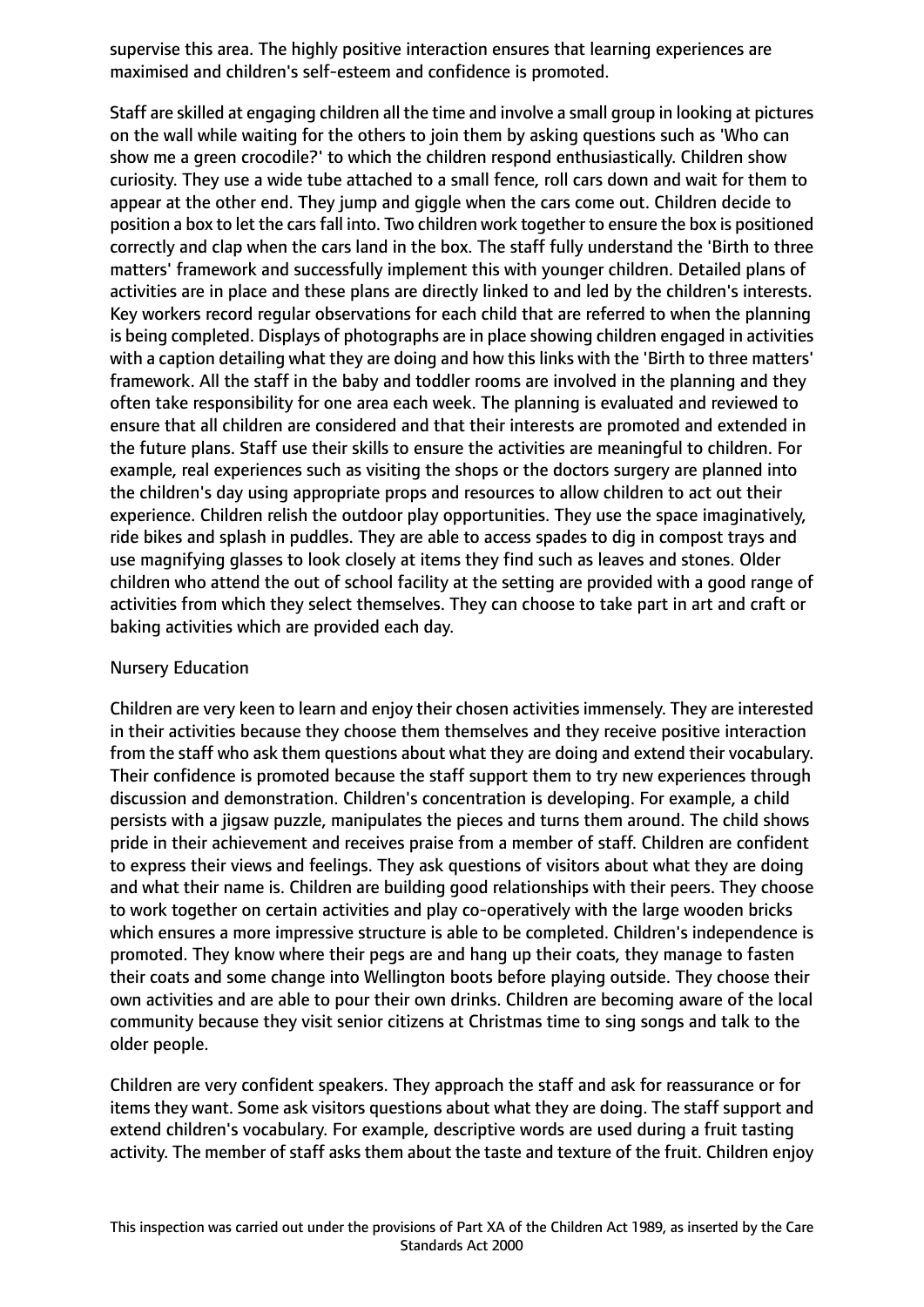access to books throughout the session. They select books and are able to re-tell familiar stories from the pictures. Children become aware of text through the wide range of labels and posters around the room and in the outside play area. Children have lots of opportunities to practise their mark making skills, they hold the pencil correctly and attempt to write their names. They enjoy writing in old diaries during an 'office' activity. Children's awareness of numbers is developing rapidly. They enjoy counting with the staff during a variety of activities, such as counting the bricks in a tower they have built, how many puzzle pieces they have left and they count each other. Water and sand play is used to develop children's concepts of space and measure. They fill up and empty a range of different containers and use mathematical language including 'half full' and 'overflowing' during these activities. During a music and movement activity the staff introduce positional language including 'can everyone line up behind me' and 'stretch high, crouch low'. children's vocabulary and understanding of positional language is extended.

Children enjoy a wide range of activities to increase their knowledge and understanding of the world. They taste fruits and vegetables, describing the textures and smells they experience. They are able to cut up the bananas and look at the differences between the inside and outside of the fruit and talk about the seeds and how they grow. Children are able to construct and a group of children create stepping stones and imagine that they are crossing shark infested waters. They help each other step across safely. Children also design a range of shelters and fences for the farm animals using these bricks which promotes discussion about how high the walls need to be and how much space the animals require. Staff ensure that children are fully supported in their use of the information and communication technology equipment. They sit with them and describe or demonstrate how to navigate around the programme with the mouse. Children are able to create pictures and print them out and enjoy working on the activities to receive the reward of an amusing noise that makes them laugh and therefore encourages another try. Children are actively encouraged to express themselves in a variety of creative ways. They use paint and collage to create pictures and listen to a wide range of interesting music. They play musical instruments and move around in different ways in a movement session. They indulge in complicated role play games using props such as dressing up clothes. Children take on roles and organise themselves which clearly shows the emergence of leaders and followers in the group.

The quality of teaching and learning is outstanding. Children benefit greatly because of the skilled staff who successfully engage them in their chosen activities. Staff sit with the activities and children gravitate towards them. This engagement actively promotes and encourages children's learning and self-confidence. The staff have a highly positive approach with the children and ensure that they are praised and encouraged for their efforts. For example, a child who proudly shows his printed picture from the computer to a member of staff receives a big smile and praise for his efforts. Children who persist and complete a puzzle without assistance are also praised verbally and through facial expression which encourages them to try again. The staff have a good understanding of the Foundation Stage and receive support from a dedicated member of staff who works as the curriculum and development officer for their planning and assessment of children's achievements. The planning is linked to the six areas of learning and is directly led by the children's current interests. The staff team know their key children very well and work closely together to ensure that they provide activities to allow all children to succeed and gain access to each of the areas of learning. Plans are reviewed and evaluated each day to ensure the key workers adapt or extend activities as required. Each child has ongoing snippet observations recorded which are referred to directly, often each day, to inform the planning of activities. A more detailed, focused and narrative observation is also recorded for each child every three months. These snippet and focused observations are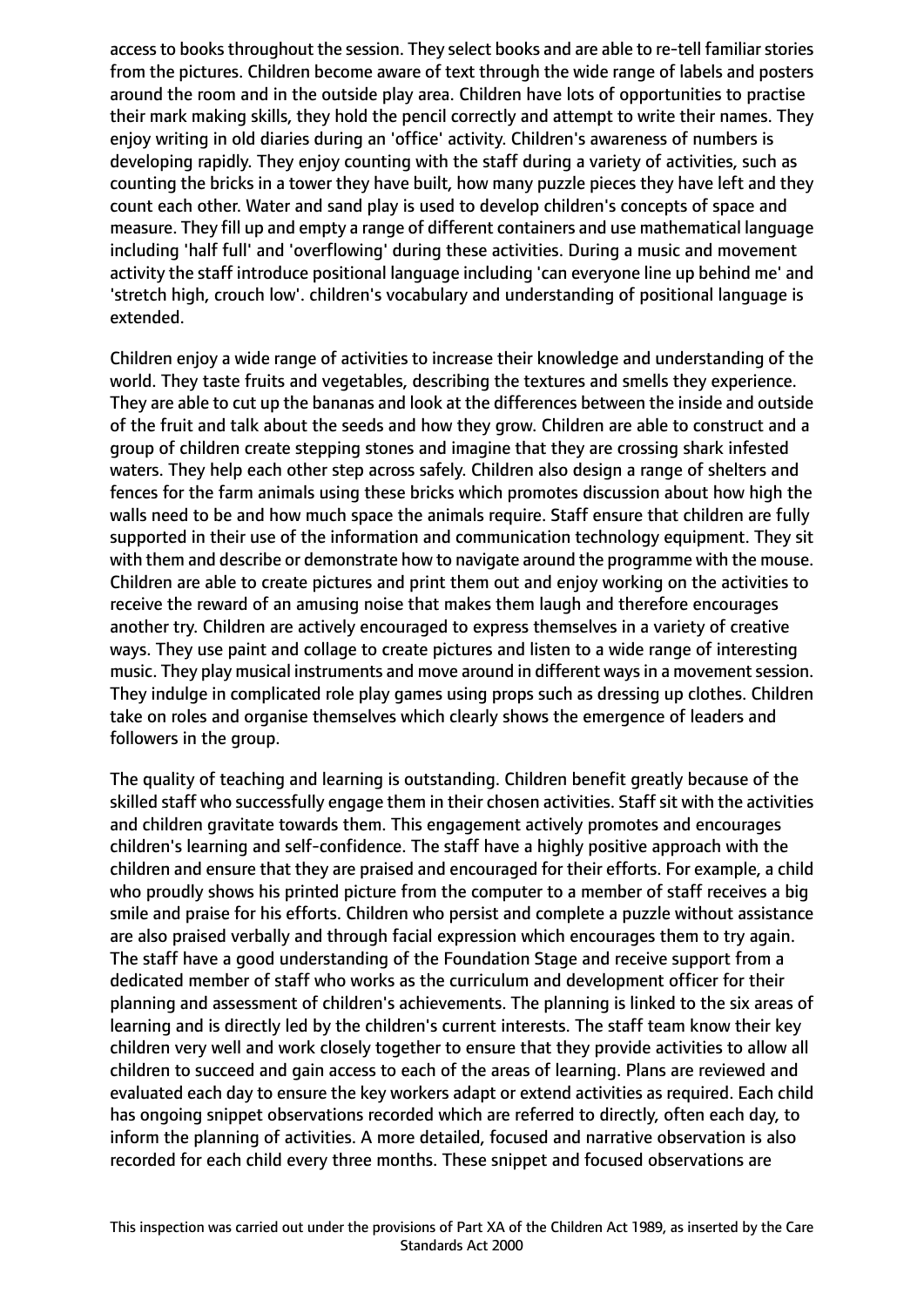displayed in individual files that clearly show children's progression. The key workers use the child's interests to record the next steps for learning and ensure that activities are adapted to cover all the areas of learning. Children are successfully managed in their learning and development as individuals. Their current interests are valued and used directly to inform the planning which has a very positive impact on their enjoyment of the activities. The skills and involvement of the staff ensure that they are appropriately challenged through a carefully thought out and stimulating range of activities.

#### **Helping children make a positive contribution**

The provision is good.

Children are highly valued as individuals and the setting effectively manages the specific needs for the various ages and abilities. The key workers know the children very well and close partnership with parents and carers ensures a consistent approach. Children show a clear sense of belonging in the nursery. They are confident to move around, to explore and to ask for items they want. The staff ensure they get to know all the children and say a cheery 'hello' when they go into other rooms. Children benefit from the daily routines because they feel secure in knowing what comes next as the day progresses. Babies' individual routines for feeding and sleeping are carefully discussed with parents and adhered to. Children have access to lots of positive images of diversity throughout the setting which helps them become aware of the local community and wider world. The resources include books, dolls, dressing up clothes, musical instruments and posters. The staff ensure that children's confidence and individuality are nurtured through activities and positive re-enforcement throughout the whole ethos of the nursery. The setting supports a number of children who have learning difficulties and/or disabilities. Close liaison with the parents and other agencies involved with the child ensures a consistent approach that is beneficial to the child. Key workers regularly work alongside other professionals and parents to create specific targets for the children and ensure that activities can be adapted to enable them to succeed.

Children behave very well. They are secure in understanding the boundaries because the staff have a consistent, gentle approach and use appropriate explanation to inform children why certain behaviour is unacceptable. Staff show a good example to children through being polite, respectful and using positive language when talking to them. They are encouraged to select their own activities and all the planning is led by the children's interests which ensure they are keen and actively engaged which contributes to positive behaviour. Children think about others and show care and concern for each other. For example, they show friends where to find items in the room, pass a pot of pencils for their friend and help each other with their coats and shoes. Children become aware of other people's feelings through discussion and understand the importance of valuing different views and ideas and allowing everyone to contribute to group activities. Children's spiritual, moral, social and cultural development is fostered.

Children's feelings of belonging and security in the setting are enhanced through the excellent relationship between their parents and the nursery. Parents are greeted warmly by the staff when they arrive and most say hello in the office as they pass on their way to collect their child. The nursery ensures that parents' wishes are managed wherever possible and are flexible to meet the individual needs of families. A suggestion box and regular newsletters are provided for parents to invite their thoughts and ideas and to keep them informed about nursery life. Before children start attending, parents are asked to provide information from home according to the child's age. Written information is provided each day for parents of babies to ensure they are informed about feeds, sleep and nappy changes as well as the activities they have enjoyed. Displays are available for parents about the 'Birth to three matters' framework and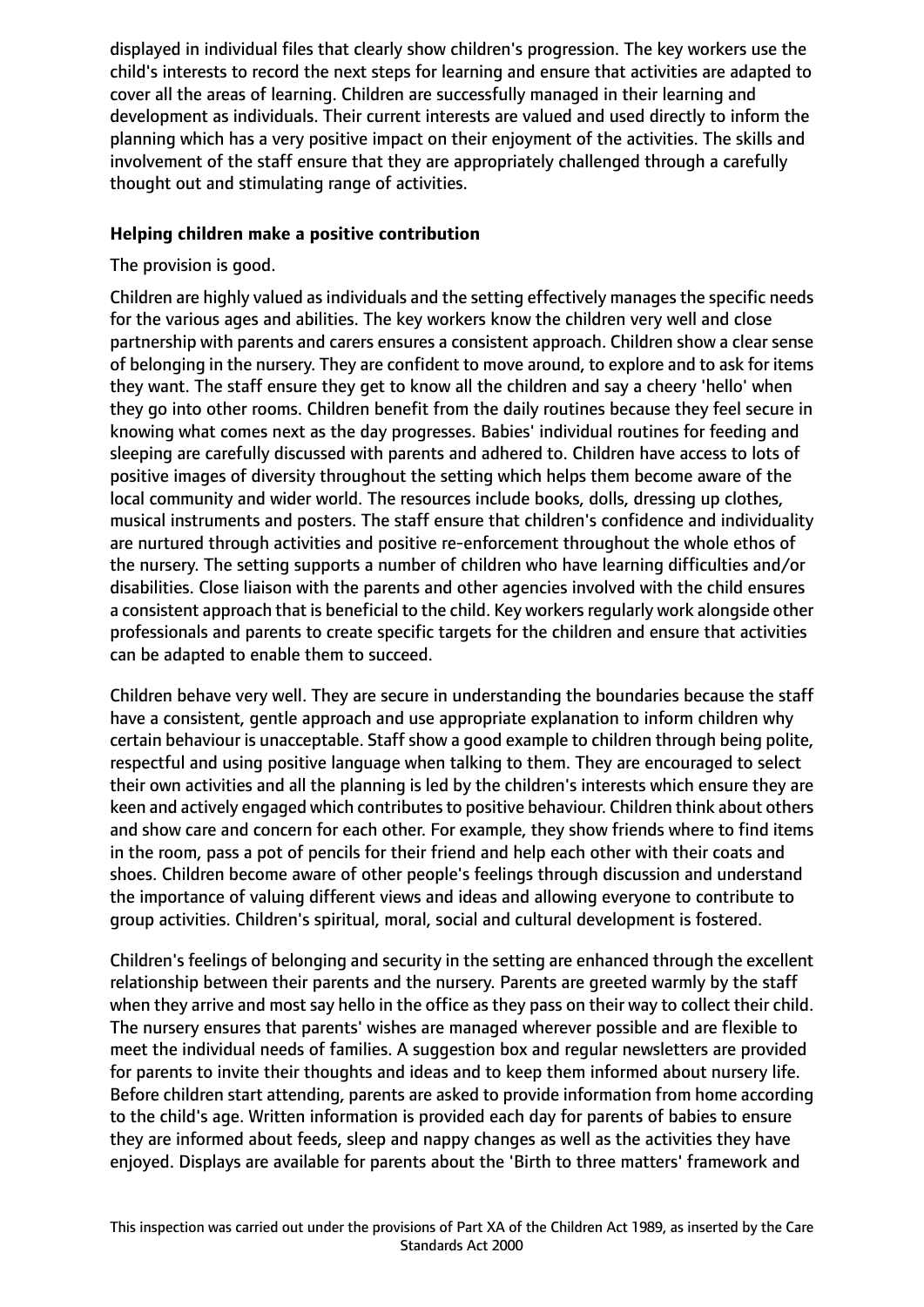the planning of activities and parents make highly complimentary comments about their experiences at the nursery. The setting's policies and procedures are available for parents as well as a wealth of information on notice boards including the nursery's aims and objectives, curriculum and the learning opportunities that are available to children through different activities, forthcoming events and general childhood information. The partnership with parents and carers of funded children is outstanding. They are provided with information about the Foundation Stage through discussion when their child commences in the pre school room, displays and printed booklets. Parents are encouraged to use the library service and take books home to read with their child. They are actively encouraged to be involved in their child's learning by coming to visit the nursery and talking to children about their work as 'people who help us' or by collecting items for activities such as junk modelling. Key workers support parents to celebrate their child's learning and development at home by adding a slip to the 'achievements board'. This helps parents feel valued as the main educators of their child and to recognise their child's achievements and progression. Children'srecords are shared with parents on request and at the regular parents evenings that are organised by the staff. Parents are invited to contribute to their child's records and to their next steps for learning. When children leave, their record of achievement file is sent home for parents to keep.

# **Organisation**

The organisation is outstanding.

Children's individual needs are successfully managed in this welcoming, friendly setting. They are nurtured and supported in their care, development and learning by clearly dedicated, professional staff who work very efficiently as a team. Effective communication takes place throughout the nursery rooms to ensure that children are ready and prepared to move to the next room by organising visits, passing on information through good communication and that all the staff make sure they get to know all the children. Staff are deployed well to ensure that staffing ratios are maintained and there are effective registration systems for the staff, children and visitors. The nursery is keen to be involved in projects organised by the local authority and are currently involved in the 'Baby Room Project'. Staff report that this has a positive impact on the baby room particularly with regard to routines and activities for the children.

The leadership and management is outstanding. The strong and highly professional management team work very well together. They ensure that staff feel supported and valued. Regular meetings are held between the management team, room co-ordinators and the whole staff group during which everyone is able to contribute. Each nursery room completes a weekly evaluation sheet to identify areas of work done well and any areas to change or discuss. Staff members receive a performance review every six months to identify areas of strength and any training needs. Robust systems are in place to ensure the suitability of staff. A detailed induction procedure isin place and the committee oversees any recruitment and some of the performance reviews. All the required documentation is in place, confidentiality is maintained and the team are efficient in keeping everything up to date. This professional, organised approach contributes to the smooth running and calm, harmonious atmosphere within the setting. Overall, the provision meets the needs of the range of children for whom it provides.

# **Improvements since the last inspection**

At the last inspection the provider agreed to demonstrate the effective deployment of staff in order to meet the required ratios to promote children's safety, welfare and development. Changes have been made to ensure the effective deployment of staff by reorganising breaks, the manager and deputy ensure they are available to cover when necessary and staff are aware